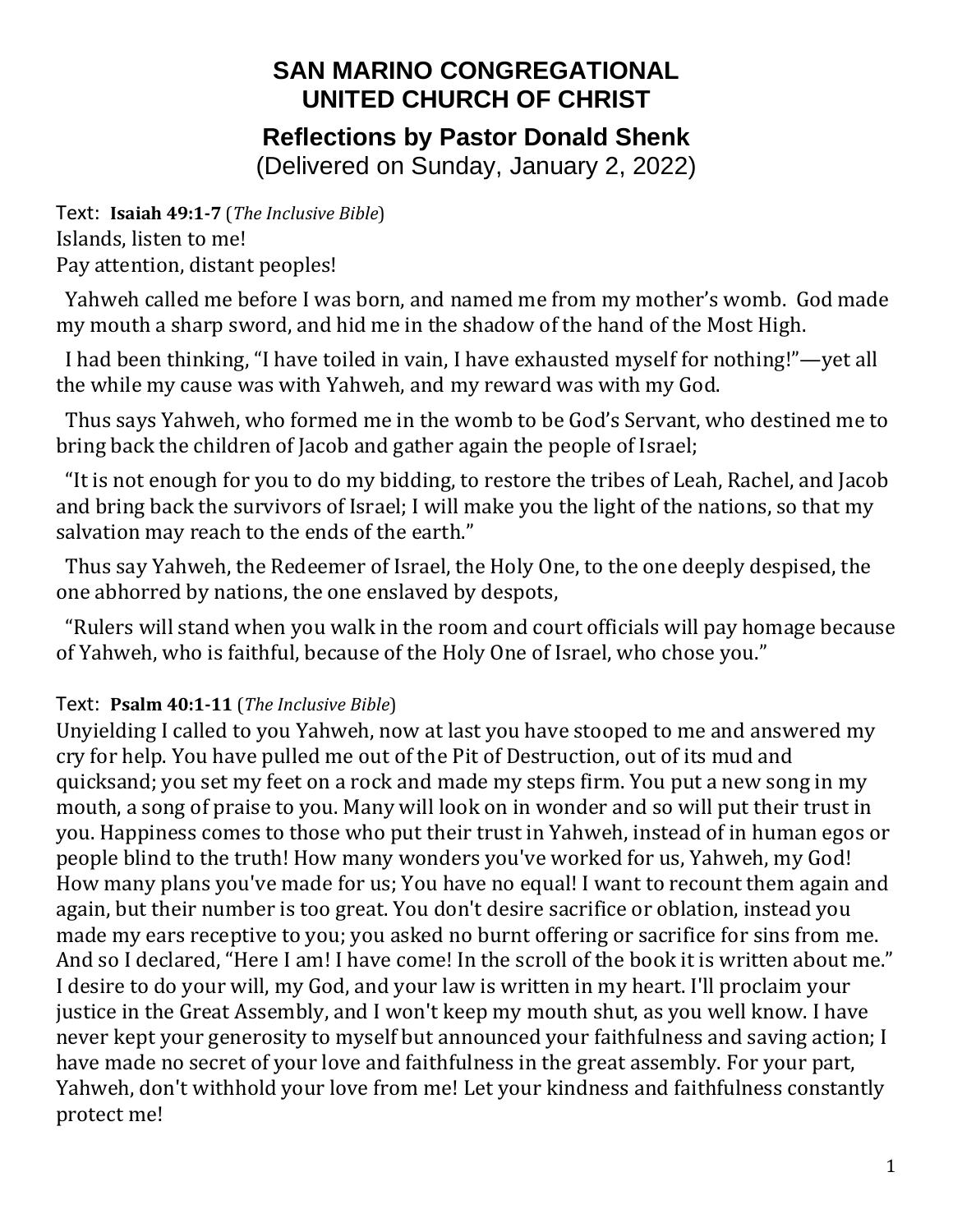## Reflecting with Pastor Donald Shenk: *"I Believe In Beginnings"*

Will you pray with me…

*God of Isaiah, you are our God, too. You spoke to the prophets,*

*but your message did not end with them. There is still work to be done, and we pray to hear your call afresh. Help us joyfully claim our role as your beloved servants, knowing that you provide all that we need to do our work.*

*You walked with us before we were even born, and you continue to hold us by the hand each and every day of our lives.*

*We pray with the confidence of those who have been filled with your light. We pray with the assurance of those who have been called into fellowship with your child, Jesus the Christ. Amen.*

Our passage from Isaiah for today, was penned by a person scholars tells us we can only identify as "the unknown servant."

There are a lot of unknown servants we encounter in our lives. Those for whom God's call is a profound and empowering one, but those who may work behind the scenes, shining their light brightly, but not necessarily on themselves.

It's tempting to think that only those who stand in front, or speak into a microphone or appear regularly on a screen are the ones God has called to serve, but it's just not true.

God calls to each one of us, even before we were born(!) to live into our calling as children of the most high - to care for one another and to work through our fears and our insecurities-bringing them before our ever loving and ever-patient God that we may begin afresh not just at the beginning of each year but throughout all of our lives.

And often that kind of work and that kind of care are done without any seeking after recognition or thanks, rather it's responding to God's call to continually speak hope in the midst of hopelessness; and assure ourselves and one another that God is surely caring for each one of us and that God is forever offering salvation to anyone who will but listen and heed God's call.

UCC writer Karen Georgia Thompson muses that, "God's plan requires our willingness to be participants in the world around us. [And that] God's plan requires that we give all that we are to make a difference in the world around us."

But we are often frightened to accept this kind of plan offered by God, aren't we? I mean, there's just a little too much going on right now, you know. As we enter this new year, I am more than a little aware of all the craziness that surrounds us in this world, all the things that could possibly happen and keep us from making a difference, a new beginning in our lives and in the life of our church. So, just like the unknown servant writing in Isaiah, it can be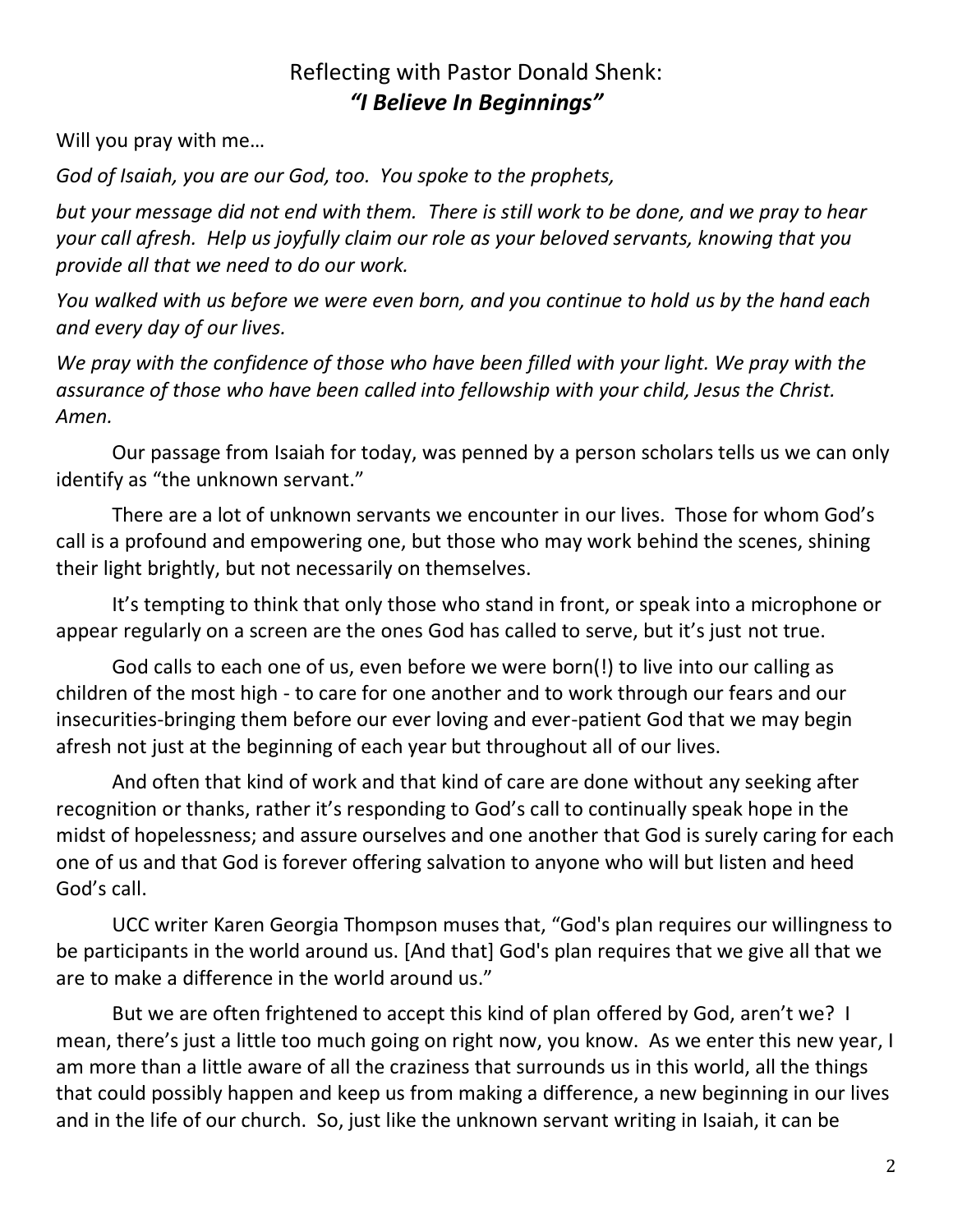tempting to think that all of OUR work has been in vain and there's no point to starting over yet again.

As the news fills our hearts and heads every day about some new variant of the CORONAVIRUS and world powers flex their military muscles and the glaciers continue to melt, it can be far too easy to give into fear and the big lie that the devil's in control and there's no hope to be had, so why begin again or keep on keeping on?

How can we listen for God's call when there is so much noise abounding? How do we heed God's call when our own health is threatened or a loved one falls ill or dies?

As I talk with my dear parents back east every week, my awareness increases exponentially of the fragility of this human life and the tenuousness of my own lifeline as it is connected to them and to my past and even to who I have become.

For I know that the cycle of life is going to bring about an ending as surely as it brought about a beginning and that can be truly frightening. In fact, God's call to be faithful in the midst of our fears and the possibility of our own ending is one of the most difficult things we experience as humans. And our tendency to feel that the work we do with God holds no meaning can often lead us to giving up and giving in and never starting afresh again. Instead of responding with, "here I am, Lord, send me", we might often find ourselves in a corner hoping and praying that somebody else will respond first—some OTHER unknown servant, a braver one, perhaps, or at least a younger one!

But of what use is this hiding, truly? As the servant in Isaiah says, "Yahweh called me before I was born, and named me from my mother's womb." It's a scary prospect this being known by God before we wake up, before we lie down, before we're even born, isn't it?

But then, as is often the case, I hear Shakespear's voice ringing in my ears, "Lord, what fools these mortals be!" I mean where do we think we will hide where we can escape God's call? Why do we even bother trying to run or make excuses? Isn't it far better to just stop; and to listen? To have faith that God truly wants what is best for us and best for all of creation? That God is creating a new heaven and a new earth and a new beginning for each one of us?

Our Psalm for today is such an affirmation of God's presence with us no matter if our call is a loud one or a quiet one or whether it takes us into a "desolate pit" or a "miry bog." Listening to fellow clergy share at our every other month gathering on Fridays, I can assure you that we "people of the cloth" are far from immune in terms of the cares and troubles of this world or the desire to shrink from one's call or trying to begin again after a setback. In fact, after one dear heart's sharing about the trials and travails besetting her at their particular church, I think a miry bog might look more like a spa vacation at times. And, yet, we affirm, God is there. God is faithful. God helps us to begin again.

In fact, it is sometimes in those moments of the deepest distress that we can sense our feet feeling around and finally finding that faithful rock where we know that God is surely with